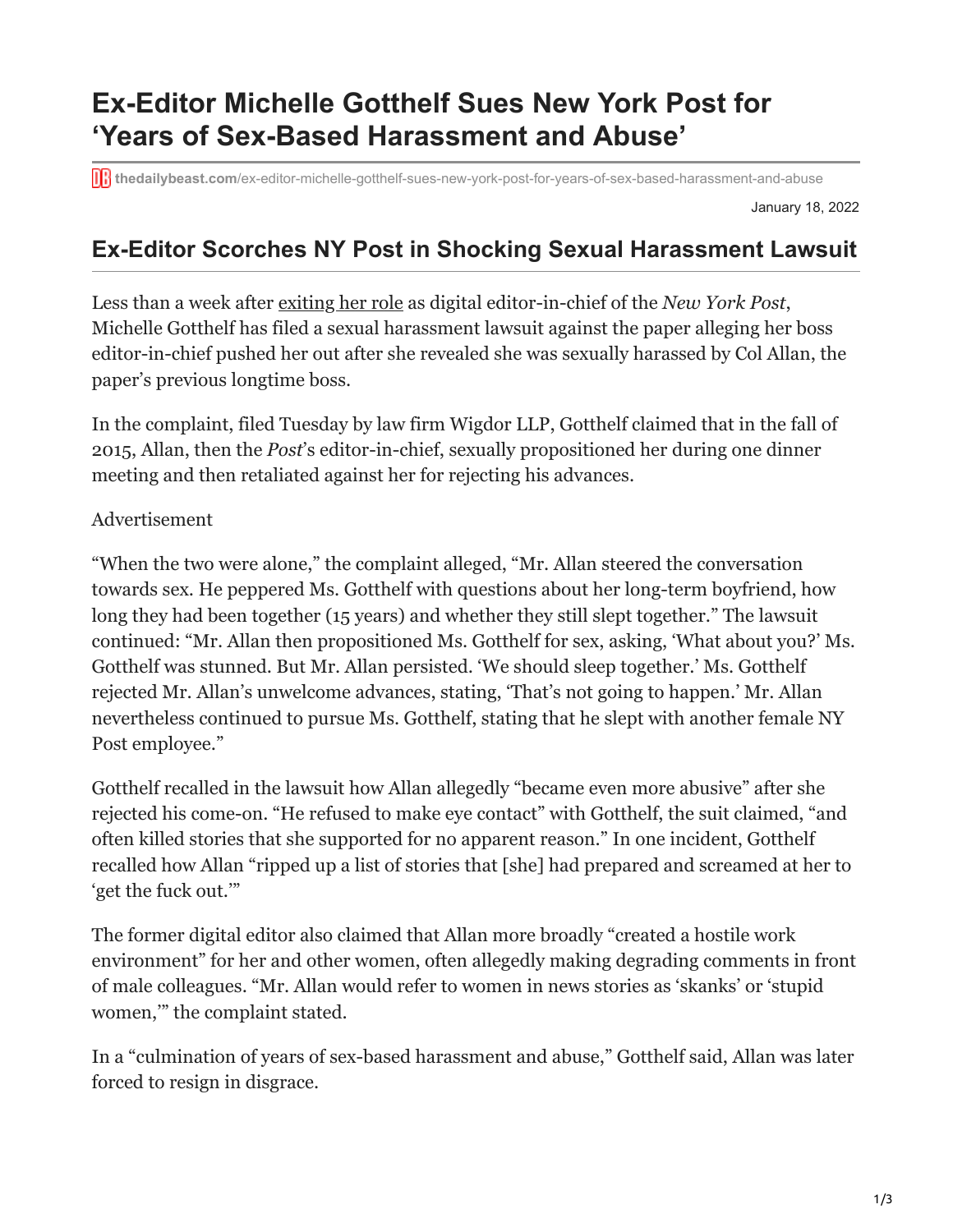At the same time, she alleged, the *Post* and its owner Rupert Murdoch protected Allan's reputation, portraying his April 2016 departure as a retirement and giving him a "rousing send-off." Gotthelf added that due to her complaints about Allan, her authority and job responsibilities eventually lessened, all while her allegations were met with indifference.

Allan was rehired by the *Post* in 2019. Though she was told he was only to come aboard as a "consultant" and she would not need to report to him, Gotthelf claimed that Allan became her "de facto supervisor" and would often give her directions.

One such order from Allan, according to Gotthelf, was to "get rid of" a story on the rape allegations made against then-President Donald Trump made by writer [E. Jean Carroll.](https://www.thedailybeast.com/e-jean-carroll-trump-sexually-assaulted-me-in-a-bergdorfs-dressing-room) (CNN [previously reported in 2019](https://www.thedailybeast.com/new-york-post-adviser-ordered-e-jean-carrolls-assault-allegations-against-trump-off-the-site-report) on Allan's alleged orders to scrub the claims from the *Post*'s website.)

The former *Post* digital editor went on to allege that the paper demoted her when it hired Keith Poole in early 2021 as the new top editor. After Poole was "briefed" by Allan over a period of weeks, Gotthelf claimed, the new editor-in-chief asked her about the allegations she had made.

According to Gotthelf, she finally revealed to Poole in November of last year that Allan had sexually propositioned her for sex. Two months later, the complaint noted, she was then fired by Poole. (The lawsuit stated that Gotthelf was fired by Poole on Wednesday, Jan. 12. Her termination [was first reported last Thursday](https://twitter.com/maxwelltani/status/1481817860246749185).)

The Daily Beast reviewed a memo sent from Poole to *Post* staff on Tuesday morning—the same day Gotthelf's lawsuit was filed.

In the internal email, Poole matter-of-factly noted that Gotthelf "departed" the paper on Friday and that he wants to "take this opportunity to thank her for all she has done during her 20-plus-year tenure here." He added: "I hope you will join me in wishing her the best for the future."

There was no mention of Gotthelf's news-making lawsuit in the memo.

"The New York Post's unlawful treatment of its top female editor after twenty-plus years of service is nothing short of appalling. Moreover, the Post's decision to rehire Col Allan after he sexually propositioned Ms. Gotthelf speaks volumes about exactly the type of newsroom News Corp is running," Wigdor LLP partner Douglas Wigdor said in a statement about the lawsuit. "We intend to aggressively move forward with holding the Post accountable and protecting Ms. Gotthelf's rights."

In an additional statement, Gotthelf said that while she "never intended to become the news, the truth of what happened to me deserves to be heard." She added that she hopes "that by speaking out there can be positive change for other women at the *Post*."